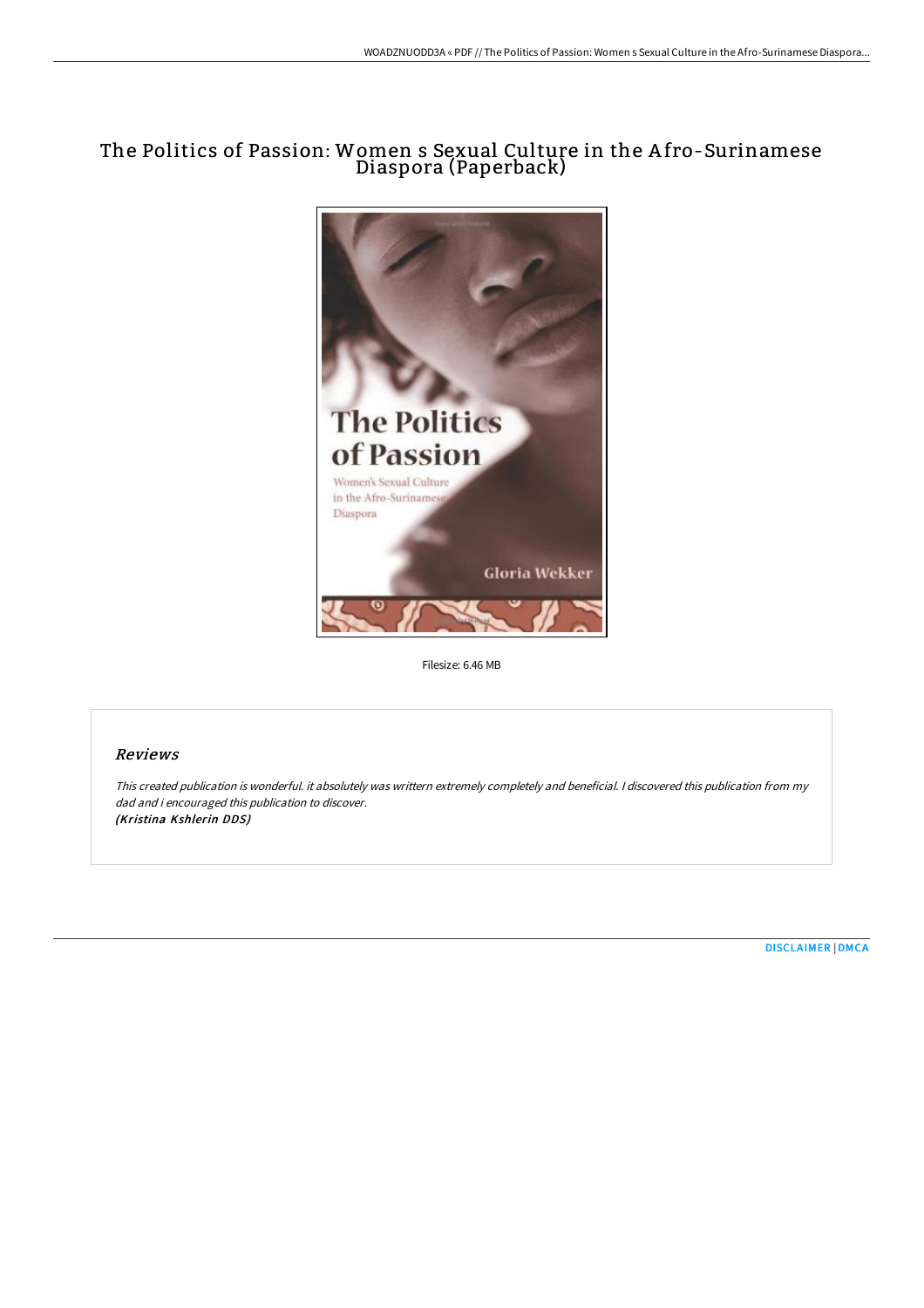## THE POLITICS OF PASSION: WOMEN S SEXUAL CULTURE IN THE AFRO-SURINAMESE DIASPORA (PAPERBACK)



Columbia University Press, United States, 2006. Paperback. Condition: New. Language: English . Brand New Book. Gloria Wekker analyzes the phenomenon of mati work, an old practice among Afro-Surinamese working-class women in which marriage is rejected in favor of male and female sexual partners. Wekker vividly describes the lives of these women, who prefer to create alternative families of kin, lovers, and children, and gives a fascinating account of women s sexuality that is not limited to either heterosexuality or same-sex sexuality. She offers new perspectives on the lives of Caribbean women, transnational gay and lesbian movements, and an Afro-Surinamese tradition that challenges conventional Western notions of marriage, gender, identity, and desire. Bringing these women s voices to the forefront, she offers an extensive and groundbreaking analysis of the unique historical, religious, psychological, economic, linguistic, cultural, and political forces that have shaped their lives.

 $\Rightarrow$ Read The Politics of Passion: Women s Sexual Culture in the [Afro-Surinamese](http://techno-pub.tech/the-politics-of-passion-women-s-sexual-culture-i.html) Diaspora (Paperback) Online  $\mathbf{H}$ Download PDF The Politics of Passion: Women s Sexual Culture in the [Afro-Surinamese](http://techno-pub.tech/the-politics-of-passion-women-s-sexual-culture-i.html) Diaspora (Paperback)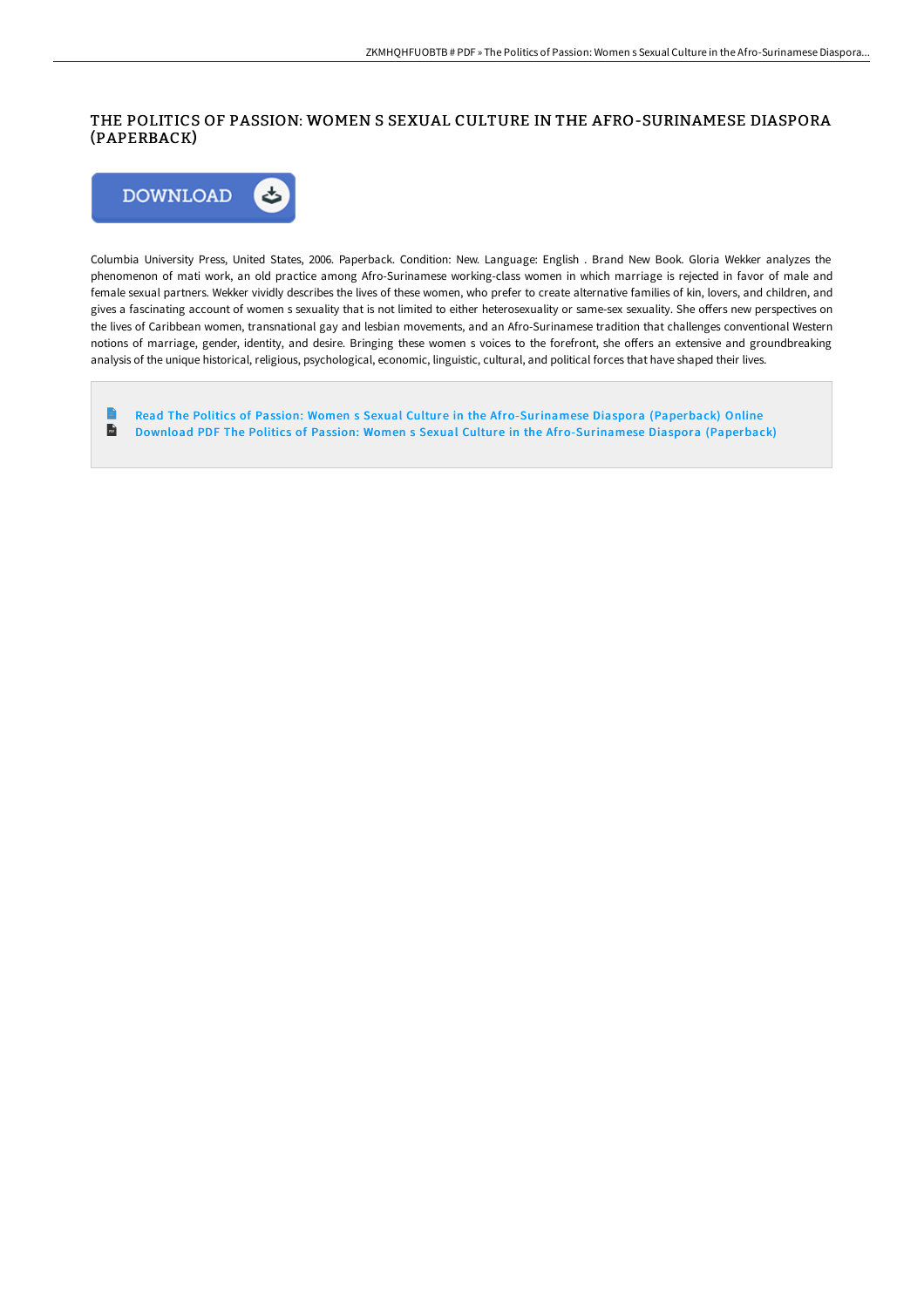### See Also

#### The Wolf Who Wanted to Change His Color My Little Picture Book

Auzou. Paperback. Book Condition: New. Eleonore Thuillier (illustrator). Paperback. 32 pages. Dimensions: 8.2in. x 8.2in. x 0.3in.Mr. Wolf is in a very bad mood. This morning, he does not like his color anymore!He really wants... Save [eBook](http://techno-pub.tech/the-wolf-who-wanted-to-change-his-color-my-littl.html) »

Kindergarten Culture in the Family and Kindergarten; A Complete Sketch of Froebel s System of Early Education, Adapted to American Institutions. for the Use of Mothers and Teachers

Rarebooksclub.com, United States, 2012. Paperback. Book Condition: New. 246 x 189 mm. Language: English . Brand New Book \*\*\*\*\* Print on Demand \*\*\*\*\*.This historic book may have numerous typos and missing text. Purchasers can download... Save [eBook](http://techno-pub.tech/kindergarten-culture-in-the-family-and-kindergar.html) »

### The Mystery of God s Evidence They Don t Want You to Know of

Createspace, United States, 2012. Paperback. Book Condition: New. 276 x 214 mm. Language: English . Brand New Book \*\*\*\*\* Print on Demand \*\*\*\*\*.Save children s lives learn the discovery of God Can we discover God?... Save [eBook](http://techno-pub.tech/the-mystery-of-god-s-evidence-they-don-t-want-yo.html) »

## Bully , the Bullied, and the Not-So Innocent By stander: From Preschool to High School and Beyond: Breaking the Cycle of Violence and Creating More Deeply Caring Communities

HarperCollins Publishers Inc, United States, 2016. Paperback. Book Condition: New. Reprint. 203 x 135 mm. Language: English . Brand New Book. An international bestseller, Barbara Coloroso s groundbreaking and trusted guide on bullying-including cyberbullyingarms parents...

Save [eBook](http://techno-pub.tech/bully-the-bullied-and-the-not-so-innocent-bystan.html) »

### History of the Town of Sutton Massachusetts from 1704 to 1876

Createspace, United States, 2015. Paperback. Book Condition: New. annotated edition. 229 x 152 mm. Language: English . Brand New Book \*\*\*\*\* Print on Demand \*\*\*\*\*.This version of the History of the Town of Sutton Massachusetts...

Save [eBook](http://techno-pub.tech/history-of-the-town-of-sutton-massachusetts-from.html) »